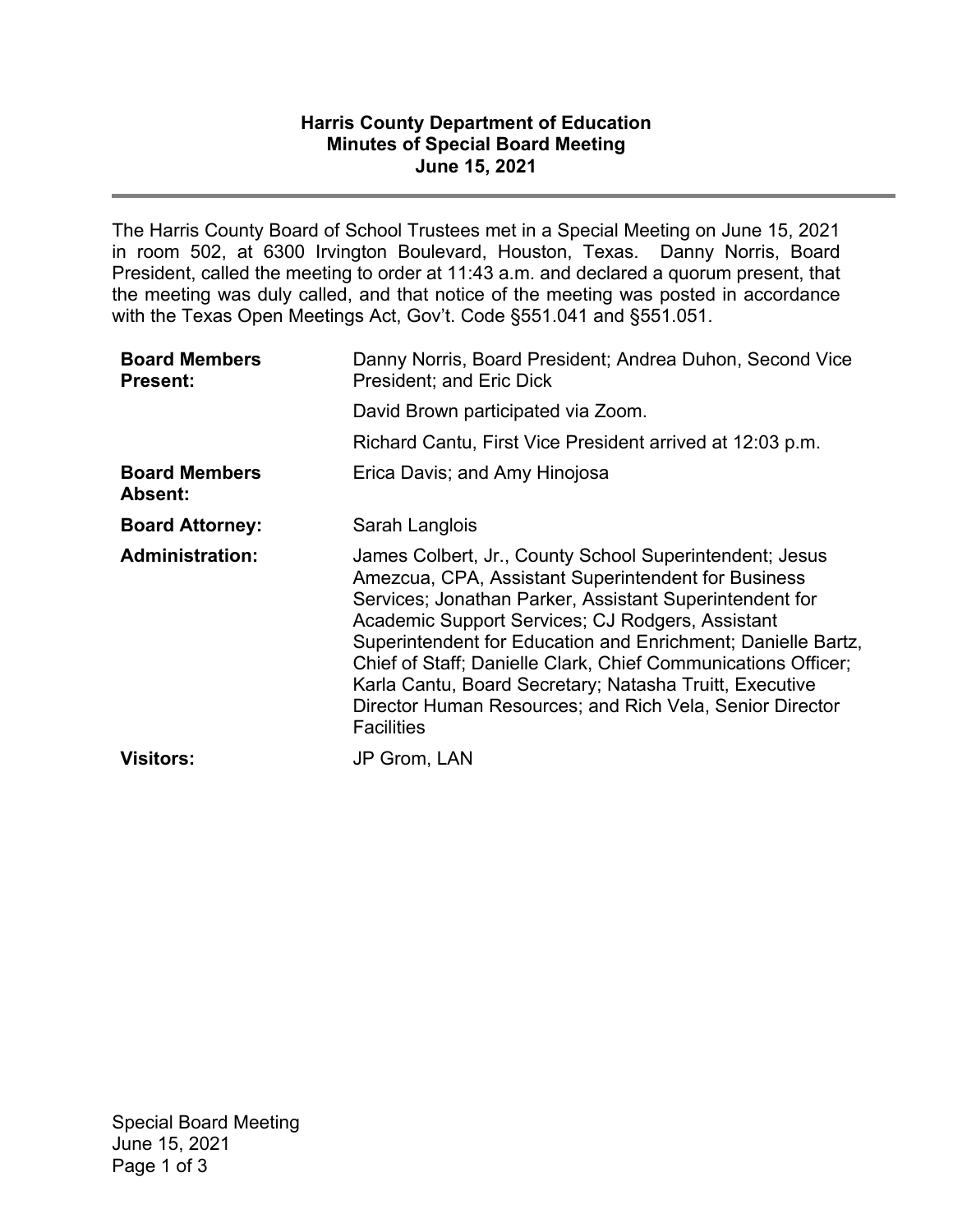*The Board entered into Executive Session at 11:43 a.m.* 

- **4. Closed session Tex. Govt. Code Section 551.071:** Consultation with Board Attorney regarding all matters as authorized by law
	- **A.Obtain legal advice** regarding termination of agreement with architect for Renovation of the Reagan (Irvington) Administration building project.

*The Board entered into Open Session at 12:17 p.m.* 

**1. Open Forum – Gov't Code 551.003(5) – Public Participation**. Pursuant to Policy BED (Local), a citizen who wishes to speak may do so by completing a participation request card available at the Board room at least 10 minutes prior to a regular Board meeting. At called board meetings, the Board shall hear persons who desire to make comments to the Board on agenda items.

*No one from the public requested to address the Board.* 

**2. Public Hearing –** Retention Incentive

*A public hearing was held regarding the one-time retention incentive. No one from the public requested to address the Board.*

## **3. Consider approval of resolution regarding one-time retention incentive**

*Motion made by Andrea Duhon, seconded by Eric Dick that after public hearing and discussion, the HCDE Board of Trustees approve a Board Resolution amending the 2020- 2021 budget and compensation plan to approve a one-time retention incentive payment to (1) all full-time benefits-eligible employees of record at September 8, 2020 and who are returning for and complete the 2021-2022 fall semester in the amount of \$500 and (2) all part-time benefits-eligible employees of record at September 8, 2020 and who are returning for and complete the 2021-2022 fall semester in the amount of \$250, as set forth in the Board Resolution. Such payment is being made for the public purposes of ensuring continued retention, high job satisfaction and productivity; and maintaining sound fiscal management and stability in times of unprecedented additional job duties, and the funds for this payment shall come from the general fund. The payment will be distributed on or about August 20, 2021 as further set forth in the Resolution.* 

*Motion passes with 5-0 voting to approve the Resolution.*

## **5. Reconvene for possible action on items discussed in executive session.**

 **A**.**Consider termination of agreement with architect for Renovation of the Reagan (Irvington) Administration building project** and delegate authority to the Superintendent or his designee to negotiate, finalize, and execute all necessary documents to effectuate such termination.

*Motion made by Eric Dick, seconded by Richard Cantu to terminate the agreement with the architect for the Renovation of the Reagan (Irvington) Administration building project and delegate authority to the Superintendent or his designee to negotiate, finalize, and execute all necessary documents to effectuate such termination.* 

*Motion passes with 5-0 voting to terminate.*

Special Board Meeting June 15, 2021 Page 2 of 3